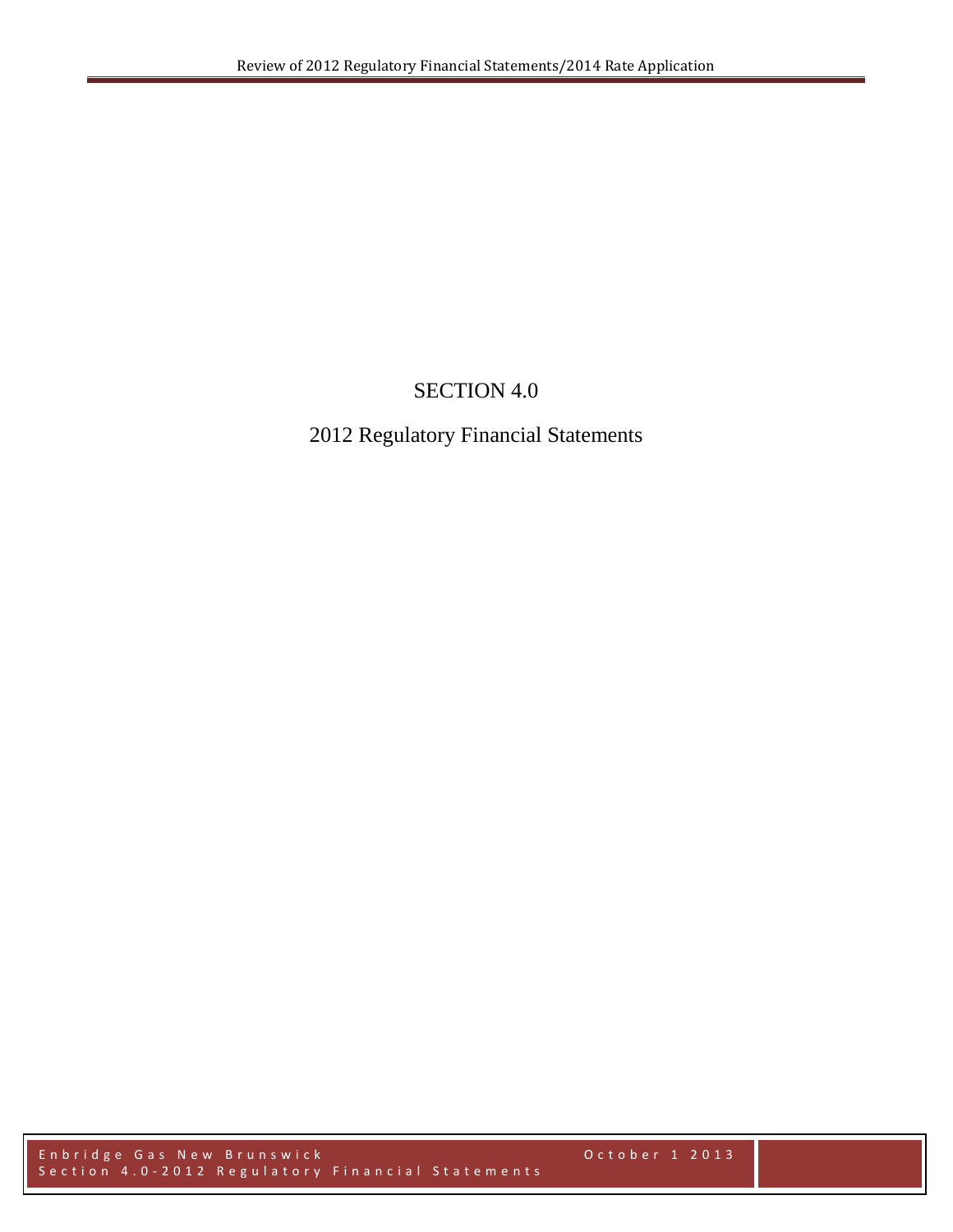#### **4.0 2012 Regulatory Financial Statements**

EGNB's 2012 Actuals have been filed as part of this Application and EGNB is seeking the Board's approval of the 2012 Regulatory Financial Statements.

EGNB has prepared the 2012 Regulatory Financial Statements in a similar format and manner to the 2011 review.

### Operating and Maintenance Target

In the May 16, 2011 decision regarding EGNB's Financial Results and Natural Gas Sales at December 31, 2009, the Board established the requirement to assess EGNB's spending on a per GJ basis. In its January 30, 2012 decision, the Board approved an operating and maintenance spending target of \$2.84/GJ. In its September 20, 2012 decision, the Board approved the exclusion of costs related to the contracted capacity on the Maritimes and Northeast Pipeline from the O&M spending target, resulting in a new target for 2012 of \$2.55/GJ. The actual O& M spending for 2012 was \$2.47/GJ.

#### Weather Normalization Data

In its January 30, 2012 Decision regarding EGNB's 2010 Financial Review and 2012 Budget, the Board required that EGNB provide additional information relating to weather normalization if used as an explanation for revenue variances. EGNB has identified weather as a factor in explaining variances between 2012 Actuals and 2012 Budget. The weather normalized data is summarized in the table below. For a complete breakdown of the weather normalization data by month, refer to Schedule 4.4 - Weather Normalization Data.

| Combined Weather Normalized for 2012 | Jan-Sep            | Oct-Dec    |      | Total      |
|--------------------------------------|--------------------|------------|------|------------|
| 2012 GJ's                            | 4,186,329          | 1,769,305  |      | 5,955,634  |
| 2012 WN GJ's (Adjusted)              | 4,396,912          | 1,824,481  |      | 6,221,393  |
| Difference in GJ's                   | 210.583            | 55,176     |      | 265,759    |
| 2012 Revenue                         | \$<br>38, 352, 341 | 11,458,243 | - \$ | 49,810,584 |
| Difference in GJ's * Rates           | 2,299,696          | 343,295    |      | 2,642,991  |
| 2012 WN Revenue                      | 40,652,037         | 11,801,538 | - \$ | 52,453,575 |